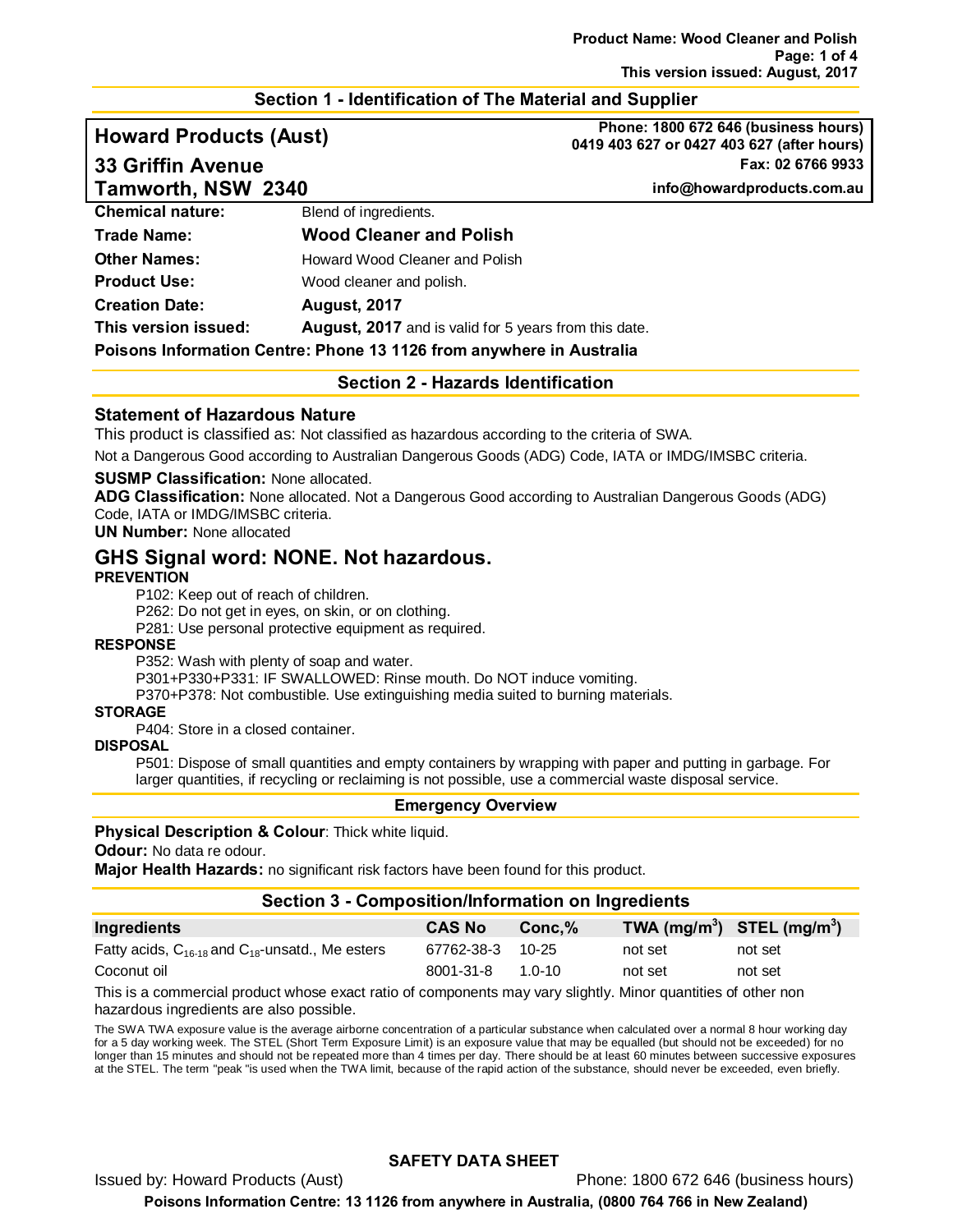## **Section 4 - First Aid Measures**

## **General Information:**

You should call The Poisons Information Centre if you feel that you may have been poisoned, burned or irritated by this product. The number is 13 1126 from anywhere in Australia (0800 764 766 in New Zealand) and is available at all times. Have this SDS with you when you call.

**Inhalation:** First aid is not generally required. If in doubt, contact a Poisons Information Centre or a doctor. **Skin Contact:** Irritation is unlikely. However, if irritation does occur, flush with lukewarm, gently flowing water for 5 minutes or until chemical is removed.

**Eye Contact:** No effects expected. If irritation does occur, flush contaminated eye(s) with lukewarm, gently flowing water for 5 minutes or until the product is removed. Obtain medical advice if irritation becomes painful or lasts more than a few minutes. Take special care if exposed person is wearing contact lenses.

**Ingestion:** If product is swallowed or gets in mouth, do NOT induce vomiting; wash mouth with water and give some water to drink. If symptoms develop, or if in doubt contact a Poisons Information Centre or a doctor.

# **Section 5 - Fire Fighting Measures**

**Fire and Explosion Hazards**: The major hazard in fires is usually inhalation of heated and toxic or oxygen deficient (or both), fire gases. There is no risk of an explosion from this product under normal circumstances if it is involved in a fire.

Fire decomposition products from this product are not expected to be hazardous or harmful.

**Extinguishing Media:** Not combustible. Use extinguishing media suited to burning materials.

**Fire Fighting:** If a significant quantity of this product is involved in a fire, call the fire brigade.

| No data  |
|----------|
| No data. |
| No data. |
| No data. |
| No data. |
|          |

## **Section 6 - Accidental Release Measures**

**Accidental release:** This product is sold in small packages, and the accidental release from one of these is not usually a cause for concern. For minor spills, clean up, rinsing to sewer and put empty container in garbage. Although no special protective clothing is normally necessary because of occasional minor contact with this product, it is good practice to wear impermeable gloves when handling chemical products. In the event of a major spill, prevent spillage from entering drains or water courses and call emergency services.

# **Section 7 - Handling and Storage**

**Handling:** Keep exposure to this product to a minimum, and minimise the quantities kept in work areas. Check Section 8 of this SDS for details of personal protective measures, and make sure that those measures are followed. The measures detailed below under "Storage" should be followed during handling in order to minimise risks to persons using the product in the workplace. Also, avoid contact or contamination of product with incompatible materials listed in Section 10.

**Storage:** Make sure that containers of this product are kept tightly closed. Make sure that the product does not come into contact with substances listed under "Incompatibilities" in Section 10. Some liquid preparations settle or separate on standing and may require stirring before use. Check packaging - there may be further storage instructions on the label.

## **Section 8 - Exposure Controls and Personal Protection**

The following Australian Standards will provide general advice regarding safety clothing and equipment: Respiratory equipment: **AS/NZS 1715**, Protective Gloves: **AS 2161**, Occupational Protective Clothing: AS/NZS 4501 set 2008, Industrial Eye Protection: **AS1336** and **AS/NZS 1337**, Occupational Protective Footwear: **AS/NZS2210**.

#### **SWA Exposure Limits TWA (mg/m3**

**) STEL (mg/m3 )**

Exposure limits have not been established by SWA for any of the significant ingredients in this product.

No special equipment is usually needed when occasionally handling small quantities. The following instructions are for bulk handling or where regular exposure in an occupational setting occurs without proper containment systems. **Ventilation:** No special ventilation requirements are normally necessary for this product. However make sure that the work environment remains clean and that vapours and mists are minimised.

**Eye Protection:** Eye protection such as protective glasses or goggles is recommended when this product is being used.

## **SAFETY DATA SHEET**

Issued by: Howard Products (Aust) Phone: 1800 672 646 (business hours)

**Poisons Information Centre: 13 1126 from anywhere in Australia, (0800 764 766 in New Zealand)**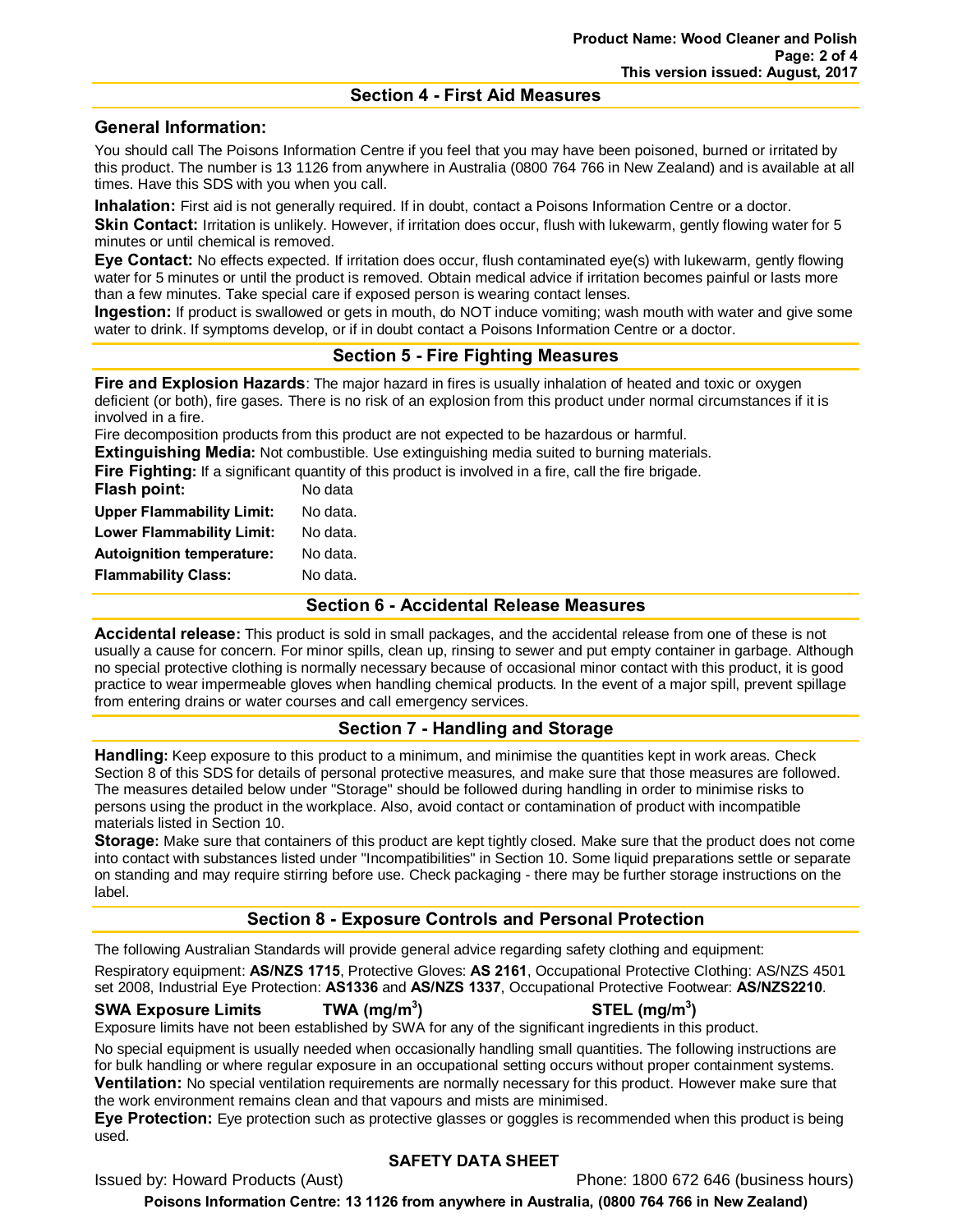#### **Product Name: Wood Cleaner and Polish Page: 3 of 4 This version issued: August, 2017**

**Skin Protection:** The information at hand indicates that this product is not harmful and that normally no special skin protection is necessary. However, we suggest that you routinely avoid contact with all chemical products and that you wear suitable gloves (preferably elbow-length) when lengthy skin contact is likely.

**Protective Material Types:** We suggest that protective clothing be made from the following materials: rubber. **Respirator:** Usually, no respirator is necessary when using this product. However, if you have any doubts consult the Australian Standard mentioned above.

Safety deluge showers should, if practical, be provided near to where this product is being handled commercially.

## **Section 9 - Physical and Chemical Properties:**

| <b>Physical Description &amp; colour:</b> | Thick white liquid. |
|-------------------------------------------|---------------------|
| Odour:                                    | No data re odour.   |
| <b>Boiling Point:</b>                     | >100°C at 100kPa    |
| <b>Freezing/Melting Point:</b>            | $-0.3$ °C           |
| <b>Volatiles:</b>                         | No data.            |
| <b>Vapour Pressure:</b>                   | <6.6 kPa            |
| <b>Vapour Density:</b>                    | ا>                  |
| <b>Specific Gravity:</b>                  | 0.795               |
| <b>Water Solubility:</b>                  | Miscible.           |
| pH:                                       | 7.18                |
| <b>Volatility:</b>                        | No data.            |
| <b>Odour Threshold:</b>                   | No data.            |
| <b>Evaporation Rate:</b>                  | No data.            |
| <b>Coeff Oil/water Distribution:</b>      | No data             |
| <b>Autoignition temp:</b>                 | No data.            |

## **Section 10 - Stability and Reactivity**

**Reactivity:** This product is unlikely to react or decompose under normal storage conditions. However, if you have any doubts, contact the supplier for advice on shelf life properties.

**Conditions to Avoid:** Keep containers tightly closed.

**Incompatibilities:** No particular Incompatibilities.

**Fire Decomposition:** Combustion forms carbon dioxide, and if incomplete, carbon monoxide and possibly smoke. Water is also formed. Carbon monoxide poisoning produces headache, weakness, nausea, dizziness, confusion, dimness of vision, disturbance of judgment, and unconsciousness followed by coma and death.

**Polymerisation:** This product will not undergo polymerisation reactions.

## **Section 11 - Toxicological Information**

# **Local Effects:**

**Target Organs:** There is no data to hand indicating any particular target organs.

#### **Classification of Hazardous Ingredients**

Ingredient **Risk Phrases** 

No ingredient mentioned in the HSIS Database is present in this product at hazardous concentrations.

## **Potential Health Effects**

#### **Inhalation:**

**Short Term Exposure:** Available data indicates that this product is not harmful. In addition product is unlikely to cause any discomfort or irritation.

**Long Term Exposure:** No data for health effects associated with long term inhalation.

## **Skin Contact:**

**Short Term Exposure:** Available data indicates that this product is not harmful. It should present no hazards in normal use. However product may be mildly irritating, but is unlikely to cause anything more than mild discomfort which should disappear once contact ceases.

**Long Term Exposure:** No data for health effects associated with long term skin exposure.

## **Eye Contact:**

**Short Term Exposure:** This product may be irritating to eyes, but is unlikely to cause anything more than mild transient discomfort.

#### **SAFETY DATA SHEET**

Issued by: Howard Products (Aust) **Phone: 1800 672 646 (business hours)** 

**Poisons Information Centre: 13 1126 from anywhere in Australia, (0800 764 766 in New Zealand)**